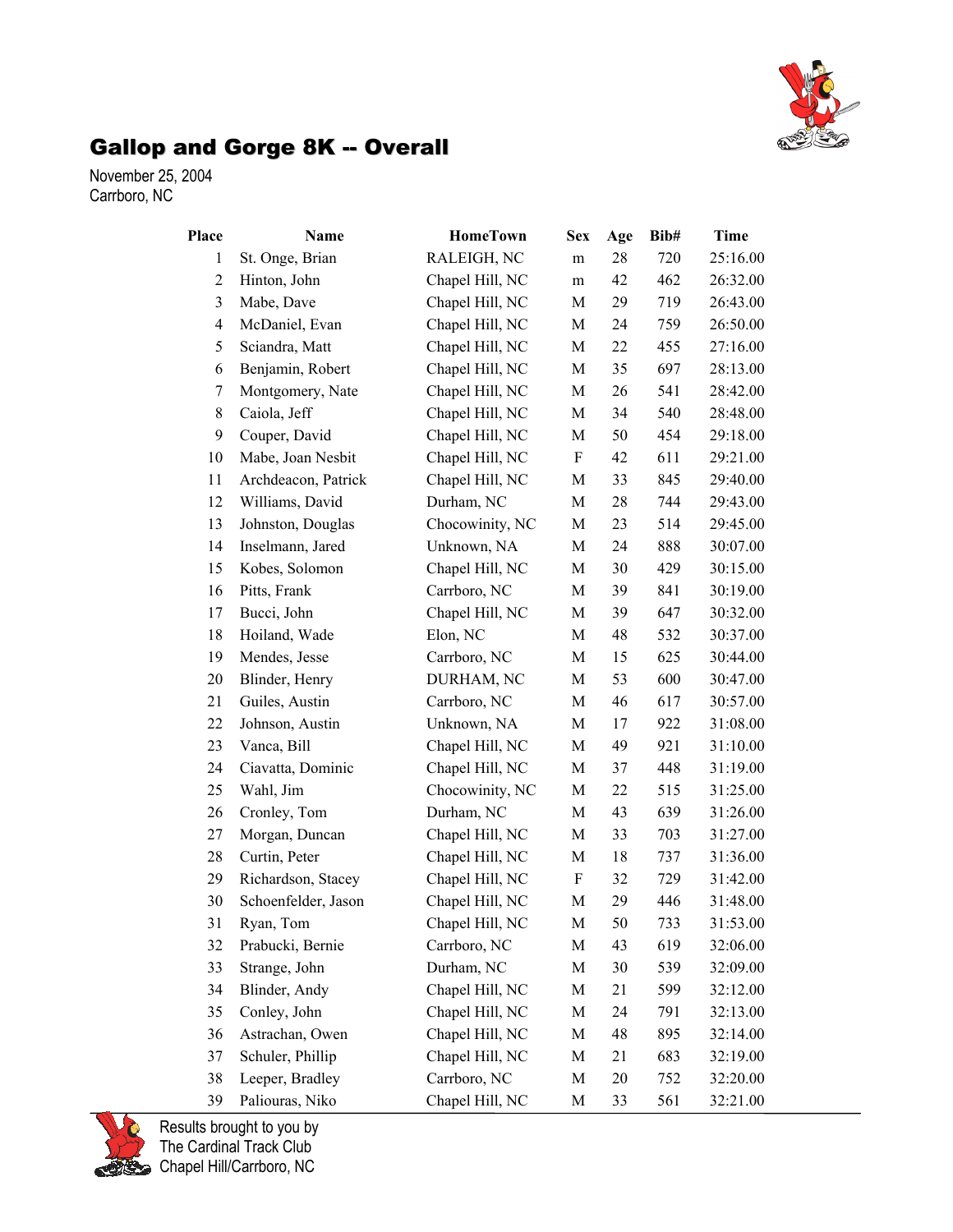

| 40 | Risku, Dan          | Chapel Hill, NC               | M                         | 48 | 498 | 32:24.00      |
|----|---------------------|-------------------------------|---------------------------|----|-----|---------------|
| 41 | MacLean, Kari       | Pittsboro, NC                 | F                         | 29 | 436 | ą<br>32:25.00 |
| 42 | Klein, Rob          | Chevy Chase, MD               | M                         | 55 | 573 | 32:34.00      |
| 43 | Felix, Chaz         | Chapel Hill, NC               | M                         | 32 | 919 | 32:37.00      |
| 44 | Hendricks, Lewis    | Chapel Hill, NC               | M                         | 31 | 907 | 32:39.00      |
| 45 | Kern, Robert        | Carrboro, NC                  | M                         | 42 | 571 | 32:40.00      |
| 46 | Certain, Kim        | Chapel Hill, NC               | $\mathbf f$               | 36 | 762 | 32:41.00      |
| 47 | McIntyre, Kevin     | Unknown, NA                   | M                         | 39 | 904 | 32:44.00      |
| 48 | Vanderford, Rich    | Unknown, NA                   | $\mathbf M$               | 36 | 896 | 32:55.00      |
| 49 | Hallenbeck, Sarah   | Chapel Hill, NC               | F                         | 28 | 795 | 32:57.00      |
| 50 | Thompson, Garrett   | Hillsborough, NC              | M                         | 17 | 926 | 32:58.00      |
| 51 | Desai, Saurabh      | Raleigh, NC                   | M                         | 23 | 537 | 33:16.00      |
| 52 | Lyman, Sean         | Chapel Hill, NC               | M                         | 30 | 508 | 33:21.00      |
| 53 | Clarke, Geoffrey    | Mebane, NC                    | M                         | 19 | 724 | 33:24.00      |
| 54 | Dillon, Taylor      | Carrboro, NC                  | M                         | 15 | 850 | 33:27.00      |
| 55 | Marshall, Jack      | Carrboro, NC                  | M                         | 14 | 469 | 33:27.00      |
| 56 | Smith, Mark         | Carrboro, NC                  | $\mathbf M$               | 37 | 412 | 33:28.00      |
| 57 | Suchindran, Sujit   | Unknown, NA                   | M                         | 23 | 889 | 33:29.00      |
| 58 | Ruggles, Beth       | Unknown, NA                   | F                         | 38 | 861 | 33:30.00      |
| 59 | Goss, Charles       | Chapel Hill, NC               | $\mathbf M$               | 41 | 598 | 33:32.00      |
| 60 | Ehlers, Ben         | ATHENS, GA                    | m                         | 34 | 610 | 33:42.00      |
| 61 | Batchelor, Emma     | Chapel Hill, NC               | F                         | 24 | 589 | 33:48.00      |
| 62 | Aytur, Semra        | Chapel Hill, NC               | F                         | 35 | 646 | 33:54.00      |
| 63 | Kashatus, David     | Carrboro, NC                  | M                         | 30 | 701 | 33:59.00      |
| 64 | Caffrey, Brian      | Chapel Hill, NC               | M                         | 39 | 785 | 34:26.00      |
| 65 | Shugars, Dan        | Chapel Hill, NC               | M                         | 55 | 431 | 34:31.00      |
| 66 | Marlowe, Bryan      | Spring Hope, NC               | M                         | 37 | 908 | 34:32.00      |
| 67 | Clifton, Greg       | Nashville, NC                 | M                         | 40 | 601 | 34:33.00      |
| 68 | Ewing, Abigail      | Carrboro, NC                  | F                         | 29 | 771 | 34:45.00      |
| 69 | Zornick, John       | Carrboro, NC                  | M                         | 41 | 443 | 34:48.00      |
| 70 | Gleason, Kathleen   | Chapel Hill, NC               | F                         | 40 | 548 | 34:50.00      |
| 71 | Harris, Tracy Stutz | Chapel Hill, NC               | F                         | 26 | 527 | 34:50.00      |
| 72 | Leeper, Rich        | Carrboro, NC                  | M                         | 14 | 758 | 34:51.00      |
| 73 | Smith, Patrick      | Unknown, NA                   | M                         | 35 | 881 | 34:58.00      |
| 74 | Wilcox, Jeff        | Unknown, NA                   | M                         | 41 | 915 | 35:01.00      |
| 75 | Taylor, Curt        | Unknown, NA                   | M                         | 40 | 917 | 35:02.00      |
| 76 | Melville, Gregg     | Chapel Hill, NC               | M                         | 42 | 784 | 35:03.00      |
| 77 | Superak, Hillary    | Carrboro, NC                  | $\boldsymbol{\mathrm{F}}$ | 17 | 695 | 35:04.00      |
| 78 | Bishop, Jessica     | Chapel Hill, NC               | F                         | 29 | 562 | 35:05.00      |
| 79 | Moody, Robert       | Unknown, NA                   | M                         | 41 | 885 | 35:06.00      |
| 80 | O'Grady, Mimi       | Carrboro, NC                  | F                         | 39 | 797 | 35:07.00      |
| 81 | Bloom, Paul         | DURHAM, NC                    | M                         | 57 | 640 | 35:12.00      |
| 82 | Phillips, Hart      | Pittsboro, NC<br>WAKE FOREST, | M                         | 14 | 441 | 35:14.00      |
| 83 | DeBlasio, Joseph    | NC                            | M                         | 34 | 519 | 35:19.00      |

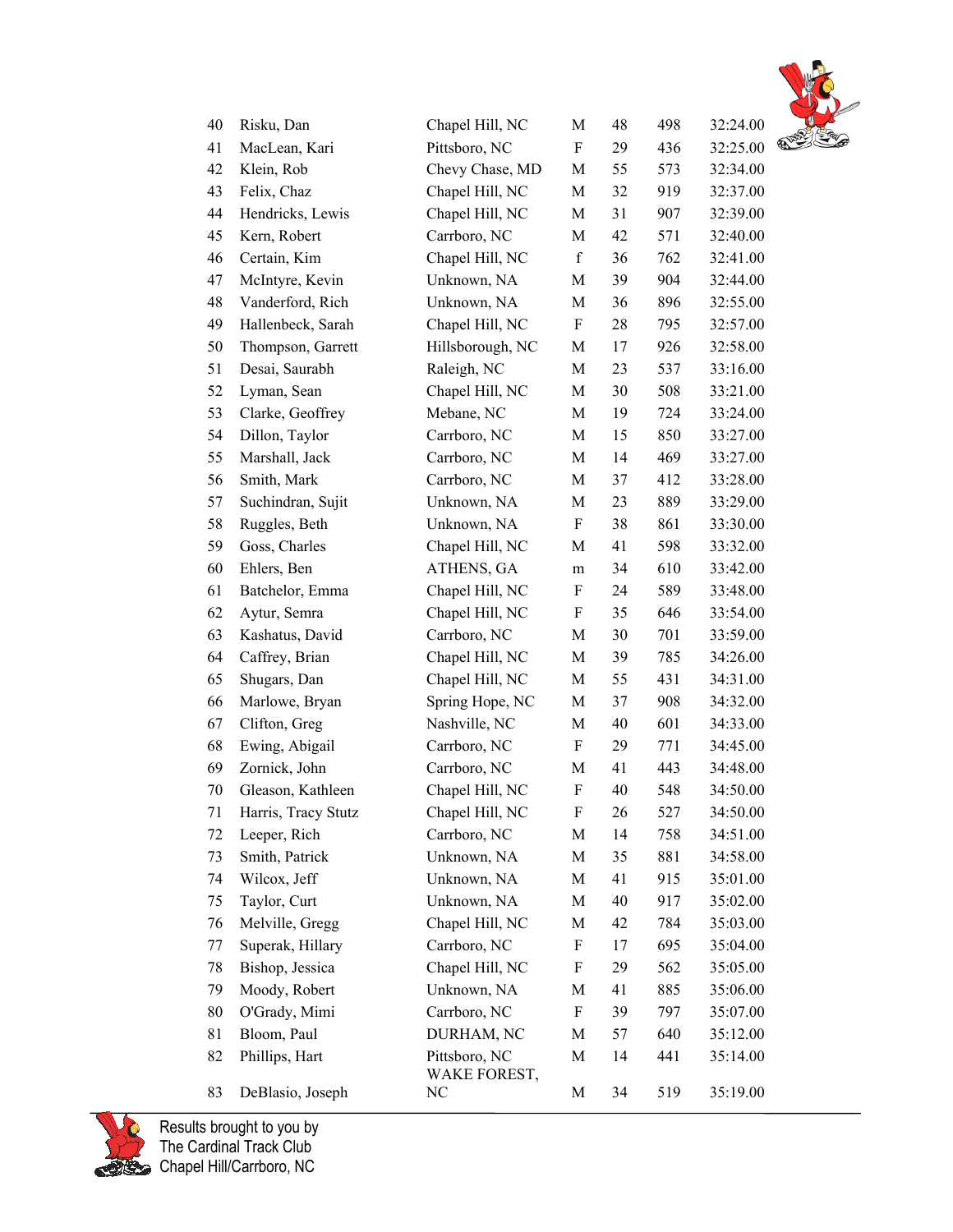

| 84  | Lohnes, John           | DURHAM, NC        | M                         | 48 | 579 | 35:20.00 |               |
|-----|------------------------|-------------------|---------------------------|----|-----|----------|---------------|
| 85  | Kollins, Scott         | DURHAM, NC        | M                         | 34 | 417 | 35:22.00 | $\mathscr{D}$ |
| 86  | Hass, Emily            | Carrboro, NC      | F                         | 38 | 840 | 35:29.00 |               |
|     | Grob-Fitzgibbon,       |                   |                           |    |     |          |               |
| 87  | Benjamin               | Durham, NC        | М                         | 25 | 606 | 35:33.00 |               |
| 88  | Pruette, Hunter        | Chapel Hill, NC   | M                         | 28 | 660 | 35:38.00 |               |
| 89  | Bielski, Julie         | Durham, NC        | $\boldsymbol{\mathrm{F}}$ | 35 | 748 | 35:41.00 |               |
| 90  | Fifar, Dan             | Chapel Hill, NC   | M                         | 32 | 843 | 35:48.00 |               |
| 91  | Ritola, Kim            | Chapel Hill, NC   | $\boldsymbol{\mathrm{F}}$ | 29 | 763 | 35:52.00 |               |
| 92  | Brown, Mike            | <b>GRAHAM, NC</b> | M                         | 38 | 668 | 35:53.00 |               |
| 93  | Eure, Kristen          | Raleigh, NC       | ${\bf F}$                 | 15 | 877 | 35:53.00 |               |
| 94  | Merrihew, Raymond      | Chapel Hill, NC   | M                         | 35 | 430 | 35:59.00 |               |
| 95  | Beard, William         | Chapel Hill, NC   | М                         | 52 | 574 | 36:07.00 |               |
| 96  | Lehman, Dan            | Unknown, NA       | M                         | 42 | 823 | 36:12.00 |               |
| 97  | Robertson, James       | Boone, NC         | M                         | 29 | 892 | 36:13.00 |               |
| 98  | Wilde, Patricia        | Chapel Hill, NC   | $\boldsymbol{\mathrm{F}}$ | 30 | 851 | 36:15.00 |               |
| 99  | Townsend, Dave         | Santa Rosa, CA    | M                         | 32 | 842 | 36:18.00 |               |
| 100 | Welsh, Patrick         | DURHAM, NC        | M                         | 15 | 730 | 36:21.00 |               |
| 101 | Kole, Wessel           | Unknown, NA       | M                         | 40 | 859 | 36:23.00 |               |
| 102 | Thorson, Andy          | Raleigh, NC       | M                         | 37 | 839 | 36:24.00 |               |
| 103 | Morrell, Karen         | Chapel Hill, NC   | $\boldsymbol{\mathrm{F}}$ | 40 | 721 | 36:25.00 |               |
| 104 | Morrell, Dean          | Chapel Hill, NC   | M                         | 39 | 722 | 36:25.00 |               |
| 105 | Morse, Davis           | Unknown, NA       | M                         | 32 | 855 | 36:29.00 |               |
| 106 | Wilde, Sarah           | Chapel Hill, NC   | $\boldsymbol{\mathrm{F}}$ | 27 | 852 | 36:31.00 |               |
| 107 | Branson, Sheri         | Chapel Hill, NC   | $\boldsymbol{\mathrm{F}}$ | 46 | 794 | 36:34.00 |               |
| 108 | Couper, Steven         | Chapel Hill, NC   | M                         | 17 | 865 | 36:34.00 |               |
| 109 | Morelli, Dominic       | Chapel Hill, NC   | M                         | 47 | 805 | 36:40.00 |               |
| 110 | Mullis, Randy          | Carrboro, NC      | M                         | 44 | 710 | 36:46.00 |               |
| 111 | Mainil, Tricia         | Raleigh, NC       | $\boldsymbol{\mathrm{F}}$ | 34 | 555 | 36:47.00 |               |
| 112 | Hamilton, Emily        | Conway, AR        | F                         | 13 | 672 | 36:52.00 |               |
| 113 | Grewel, Prabhjot       | Unknown, NA       | F                         | 25 | 860 | 36:54.00 |               |
| 114 | Mellville, Robert      | Chapel Hill, NC   | M                         | 52 | 818 | 36:56.00 |               |
| 115 | Sumpter, Jeffrey       | Carrboro, NC      | M                         | 41 | 560 | 36:57.00 |               |
| 116 | Retsch-Bogart, George  | Chapel Hill, NC   | M                         | 52 | 605 | 36:58.00 |               |
| 117 | Bryan, Mike            | Chapel Hill, NC   | M                         | 34 | 492 | 36:59.00 |               |
| 118 | Crumbaugh, Tiffany     | DURHAM, NC        | F                         | 31 | 760 | 37:02.00 |               |
| 119 | Hamilton, Kaitlin      | Chapel Hill, NC   | F                         | 15 | 673 | 37:03.00 |               |
| 120 | Thompson, Steve        | Chapel Hill, NC   | M                         | 49 | 700 | 37:05.00 |               |
| 121 | Ollis, Steve           | DURHAM, NC        | M                         | 31 | 645 | 37:07.00 |               |
| 122 | Leeper, Casey          | Carrboro, NC      | M                         | 15 | 750 | 37:12.00 |               |
| 123 | Justus, Elizabeth      | Carrboro, NC      | F                         | 26 | 897 | 37:14.00 |               |
| 124 | Schoenfelder, Samantha | Chapel Hill, NC   | F                         | 26 | 445 | 37:15.00 |               |
| 125 | Hecox, Douglas         | Mebane, NC        | M                         | 33 | 642 | 37:20.00 |               |
| 126 | Monaco, Julie          | Carrboro, NC      | F                         | 31 | 409 | 37:20.00 |               |
| 127 | Ray, Bill              | DURHAM, NC        | M                         | 47 | 836 | 37:21.00 |               |

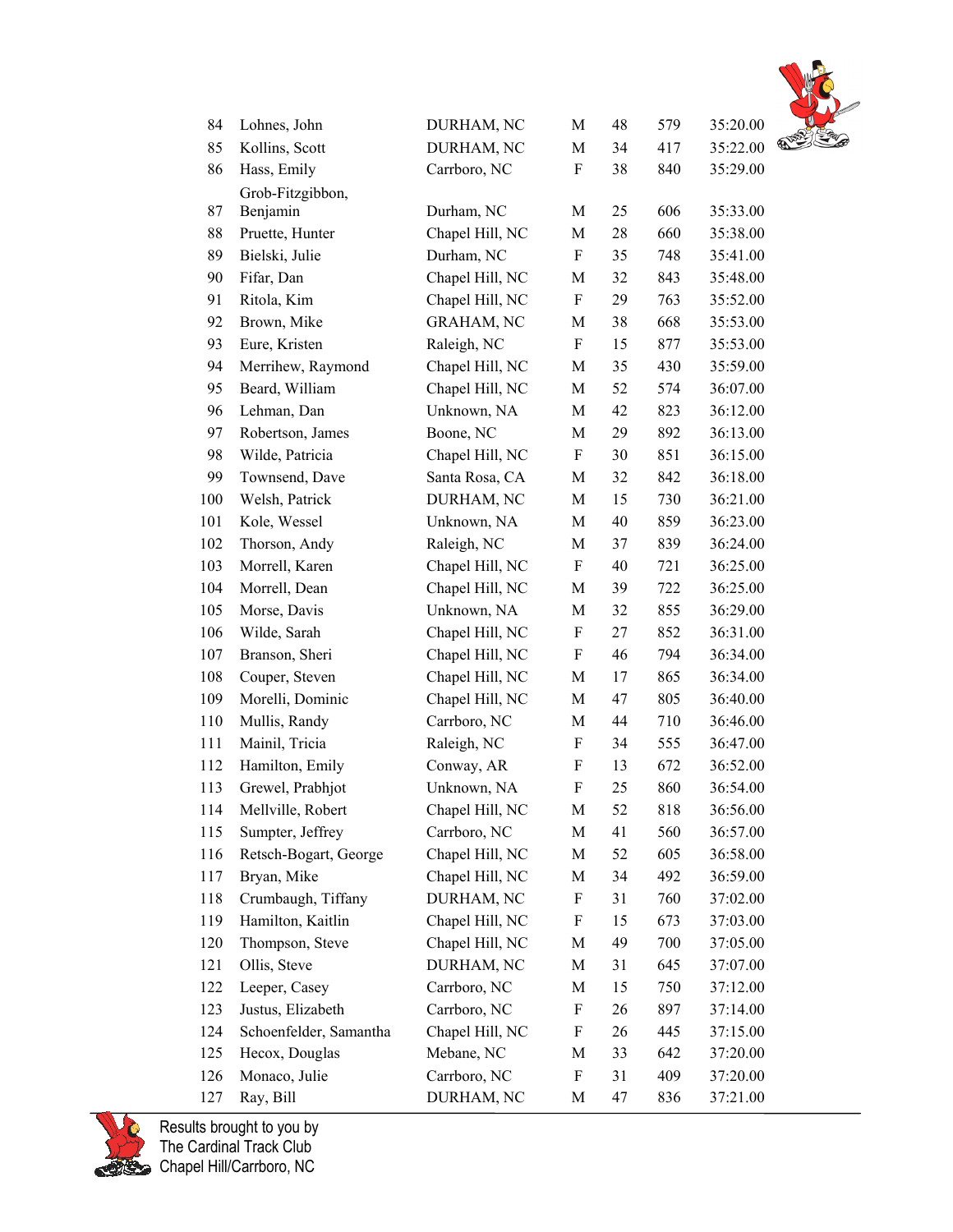

| 128 | Kawaguchi, Ray                | Unknown, NA                   | M                         | 45               | 891 | 37:22.00 |        |
|-----|-------------------------------|-------------------------------|---------------------------|------------------|-----|----------|--------|
| 129 | Barnett, Karoline             | Chapel Hill, NC               | F                         | 16               | 667 | 37:23.00 | $\Phi$ |
| 130 | Clark, Brian                  | Mebane, NC                    | M                         | 51               | 725 | 37:24.00 |        |
|     | Harrington-Smith,             |                               |                           |                  |     |          |        |
| 131 | Margaret                      | Chapel Hill, NC               | F                         | 42               | 800 | 37:32.00 |        |
| 132 | Waldrop, Julee                | Chapel Hill, NC               | F                         | 45               | 696 | 37:33.00 |        |
| 133 | Bloom, Shelly                 | DURHAM, NC                    | $\boldsymbol{\mathrm{F}}$ | 51               | 641 | 37:34.00 |        |
| 134 | Bolas, Ellie                  | Chapel Hill, NC               | F                         | 20               | 768 | 37:35.00 |        |
| 135 | Aghaiepour, Kambiz            | Carrboro, NC                  | M                         | 35               | 501 | 37:37.00 |        |
| 136 | Booth, Christy                | Chapel Hill, NC               | F                         | 16               | 928 | 37:40.00 |        |
| 137 | Bloom, Kerry                  | Chapel Hill, NC               | M                         | 50               | 559 | 37:43.00 |        |
| 138 | Doherty, Laura                | Chapel Hill, NC               | F                         | 36               | 793 | 37:52.00 |        |
| 139 | Rouse, Tony                   | West End, NC                  | M                         | 40               | 435 | 37:53.00 |        |
| 140 | Williams, Jane                | Chapel Hill, NC               | F                         | 14               | 820 | 37:54.00 |        |
| 141 | Bresky, Carole Lee            | Pittsboro, NC                 | F                         | 50               | 428 | 37:56.00 |        |
| 142 | Davis, Richard                | Mebane, NC                    | M                         | $\boldsymbol{0}$ | 421 | 38:01.00 |        |
| 143 | Alden, Charles                | Durham, NC                    | M                         | 58               | 882 | 38:05.00 |        |
| 144 | Herman-Giddens, Greg          | Chapel Hill, NC               | M                         | 43               | 714 | 38:07.00 |        |
| 145 | Lombardo, Susan               | Chapel Hill, NC               | F                         | 48               | 766 | 38:09.00 |        |
| 146 | Holland, Holly                | Chapel Hill, NC               | F                         | 42               | 585 | 38:11.00 |        |
| 147 | White, Katharine              | DURHAM, NC                    | F                         | 24               | 416 | 38:12.00 |        |
| 148 | Brouwer, Emily                | Chapel Hill, NC               | $\boldsymbol{\mathrm{F}}$ | 28               | 442 | 38:13.00 |        |
| 149 | Rose, Jordan                  | Greensboro, NC                | $\boldsymbol{\mathrm{F}}$ | 14               | 523 | 38:15.00 |        |
| 150 | Ivins, Sally                  | Carrboro, NC                  | F                         | 49               | 468 | 38:23.00 |        |
| 151 | Crump, Carolyn                | Carrboro, NC                  | F                         | 48               | 732 | 38:27.00 |        |
| 152 | Schultze, Beth                | Pittsboro, NC                 | F                         | 31               | 679 | 38:33.00 |        |
| 153 | Douvas, Mike                  | Carrboro, NC                  | M                         | 37               | 459 | 38:39.00 |        |
| 154 | Gonzalez, Jorge               | Chapel Hill, NC               | M                         | 31               | 923 | 38:44.00 |        |
| 155 | Dareff, Brooks                | Chapel Hill, NC               | M                         | 47               | 726 | 38:46.00 |        |
| 156 | Slonecker, Blake              | Carrboro, NC                  | M                         | 23               | 740 | 38:47.00 |        |
| 157 | Slonecker, Andie              | Carrboro, NC                  | F                         | 23               | 738 | 38:48.00 |        |
| 158 | Copeland, Williams            | Unknown, NA                   | M                         | 28               | 867 | 38:52.00 |        |
| 159 | Hoge, Steve                   | Chapel Hill, NC               | М                         | 44               | 866 | 38:58.00 |        |
| 160 | Fishman, Matthew              | Chapel Hill, NC               | M                         | 31               | 669 | 38:59.00 |        |
| 161 | Ware, David                   | Unknown, NA<br>Winston Salem, | M                         | 44               | 884 | 39:01.00 |        |
| 162 | Kemper, April                 | NC                            | F                         | 37               | 495 | 39:05.00 |        |
| 163 | Wichers, Lindsay              | Durham, NC                    | F                         | 28               | 652 | 39:07.00 |        |
| 164 | Nordwall, Bjorn               | Chapel Hill, NC               | $\mathbf M$               | 53               | 426 | 39:11.00 |        |
| 165 | Larson, Paul                  | Chapel Hill, NC               | M                         | 29               | 413 | 39:13.00 |        |
| 166 | Cogswell, Patricia            | Carrboro, NC                  | F                         | 43               | 817 | 39:14.00 |        |
| 167 | Bishop, Melissa               | Chapel Hill, NC               | F                         | 37               | 870 | 39:15.00 |        |
| 168 | Bishop, Mike                  | Unknown, NA                   | M                         | 39               | 871 | 39:15.00 |        |
| 169 | Finlen-Copeland,<br>Catherine | Unknown, NA                   | F                         | 29               | 868 | 39:16.00 |        |
|     |                               |                               |                           |                  |     |          |        |

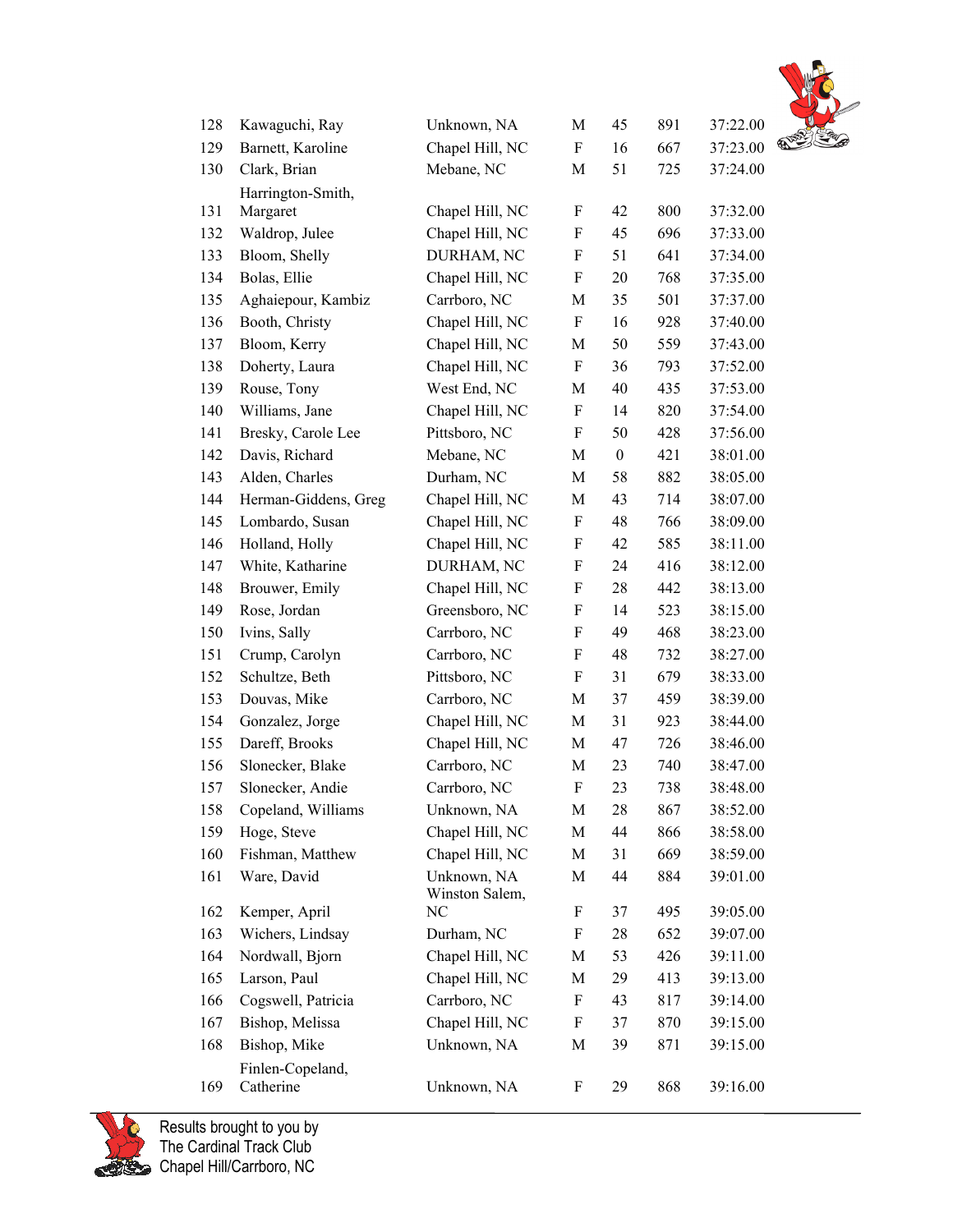

| 170 | Warren, Rich          | Wilmington, NC  | M                         | 47 | 755 | 39:20.00 |               |
|-----|-----------------------|-----------------|---------------------------|----|-----|----------|---------------|
| 171 | Bryan, Patricia       | Unknown, NA     | F                         | 53 | 825 | 39:22.00 | $\mathscr{C}$ |
| 172 | Young, Randy          | Chapel Hill, NC | M                         | 44 | 690 | 39:23.00 |               |
| 173 | Mitchell, Will        | Chapel Hill, NC | M                         | 51 | 844 | 39:28.00 |               |
| 174 | Sommer, Allan         | Durham, NC      | $\mathbf M$               | 28 | 580 | 39:29.00 |               |
| 175 | Cooper, James         | Chapel Hill, NC | M                         | 28 | 670 | 39:30.00 |               |
| 176 | Myers, Mary Ann       | Carrboro, NC    | $\boldsymbol{\mathrm{F}}$ | 43 | 550 | 39:31.00 |               |
| 177 | Buchman, Liz          | Chapel Hill, NC | F                         | 40 | 622 | 39:31.00 |               |
| 178 | Zornick, Pam          | Carrboro, NC    | $\boldsymbol{\mathrm{F}}$ | 41 | 444 | 39:35.00 |               |
| 179 | Kern, Michael         | Carrboro, NC    | M                         | 66 | 572 | 39:37.00 |               |
| 180 | Mickelson, Rhonda     | Durham, NC      | F                         | 50 | 691 | 39:41.00 |               |
| 181 | Brooks, Ned           | Chapel Hill, NC | M                         | 62 | 680 | 39:43.00 |               |
| 182 | Wiltberger, Tom       | Carrboro, NC    | M                         | 35 | 716 | 39:47.00 |               |
| 183 | Grimm, Ian            | Chapel Hill, NC | M                         | 48 | 702 | 39:50.00 |               |
| 184 | Teague, Kevin         | CARY, NC        | M                         | 24 | 521 | 39:53.00 |               |
| 185 | Andrews, Nathan       | Chapel Hill, NC | M                         | 35 | 834 | 39:54.00 |               |
| 186 | Stone, Sarah          | Chapel Hill, NC | $\boldsymbol{\mathrm{F}}$ | 40 | 500 | 39:56.00 |               |
| 187 | Wilkinson, Kari       | Mebane, NC      | F                         | 43 | 473 | 39:58.00 |               |
| 188 | Weiss, John           | New Orleans, LA | M                         | 24 | 630 | 39:59.00 |               |
| 189 | Osmond, Christopher   | Chapel Hill, NC | M                         | 35 | 831 | 39:59.00 |               |
| 190 | Weiss, Megan          | New Orleans, LA | F                         | 23 | 629 | 40:00.00 |               |
| 191 | McClellan, John       | Chapel Hill, NC | M                         | 35 | 789 | 40:04.00 |               |
| 192 | Neeley, Ned           | Unknown, NA     | M                         | 44 | 858 | 40:06.00 |               |
| 193 | Matson, Tim           | Chapel Hill, NC | M                         | 21 | 450 | 40:07.00 |               |
| 194 | Leeper, Brenda        | Carrboro, NC    | F                         | 45 | 754 | 40:07.00 |               |
| 195 | Massai, Neil          | Mebane, NC      | M                         | 28 | 787 | 40:11.00 |               |
| 196 | Cogswell, John        | Carrboro, NC    | M                         | 45 | 475 | 40:12.00 |               |
| 197 | Davis, Mark           | Chapel Hill, NC | M                         | 43 | 832 | 40:13.00 |               |
| 198 | Matson, Abby          | Chapel Hill, NC | F                         | 19 | 496 | 40:15.00 |               |
| 199 | Emberely, Sarah       | Hollis, NH      | F                         | 24 | 480 | 40:17.00 |               |
| 200 | Grizwin, Marsha       | Chapel Hill, NC | $\boldsymbol{\mathrm{F}}$ | 45 | 481 | 40:19.00 |               |
| 201 | Williams, Mark        | Durham, NC      | М                         | 41 | 516 | 40:20.00 |               |
| 202 | White, Len            | DURHAM, NC      | M                         | 41 | 535 | 40:20.00 |               |
| 203 | Van Ark, Gwen         | Chapel Hill, NC | F                         | 40 | 460 | 40:26.00 |               |
| 204 | Kolling-Perin, Joshua | Carrboro, NC    | M                         | 31 | 743 | 40:30.00 |               |
| 205 | Curtin, Matt          | Chapel Hill, NC | M                         | 22 | 735 | 40:31.00 |               |
| 206 | Phillips, Michael     | Pittsboro, NC   | M                         | 53 | 463 | 40:32.00 |               |
| 207 | Nadolski, Keith       | Chapel Hill, NC | M                         | 55 | 628 | 40:33.00 |               |
| 208 | Kolling-Perin, Sharon | Carrboro, NC    | F                         | 27 | 742 | 40:34.00 |               |
| 209 | Crume, Richard        | Chapel Hill, NC | M                         | 52 | 846 | 40:36.00 |               |
| 210 | Kaiser, Nancy         | Durham, NC      | F                         | 34 | 909 | 40:37.00 |               |
| 211 | Miller, Stephanie     | Unknown, NA     | F                         | 43 | 879 | 40:38.00 |               |
| 212 | Zink, Nancy           | Unknown, NA     | F                         | 33 | 854 | 40:42.00 |               |
| 213 | Lipson, Gary          | Pittsboro, NC   | M                         | 55 | 689 | 40:45.00 |               |
| 214 | Dillon, Ben           | Raleigh, NC     | M                         | 55 | 659 | 40:49.00 |               |

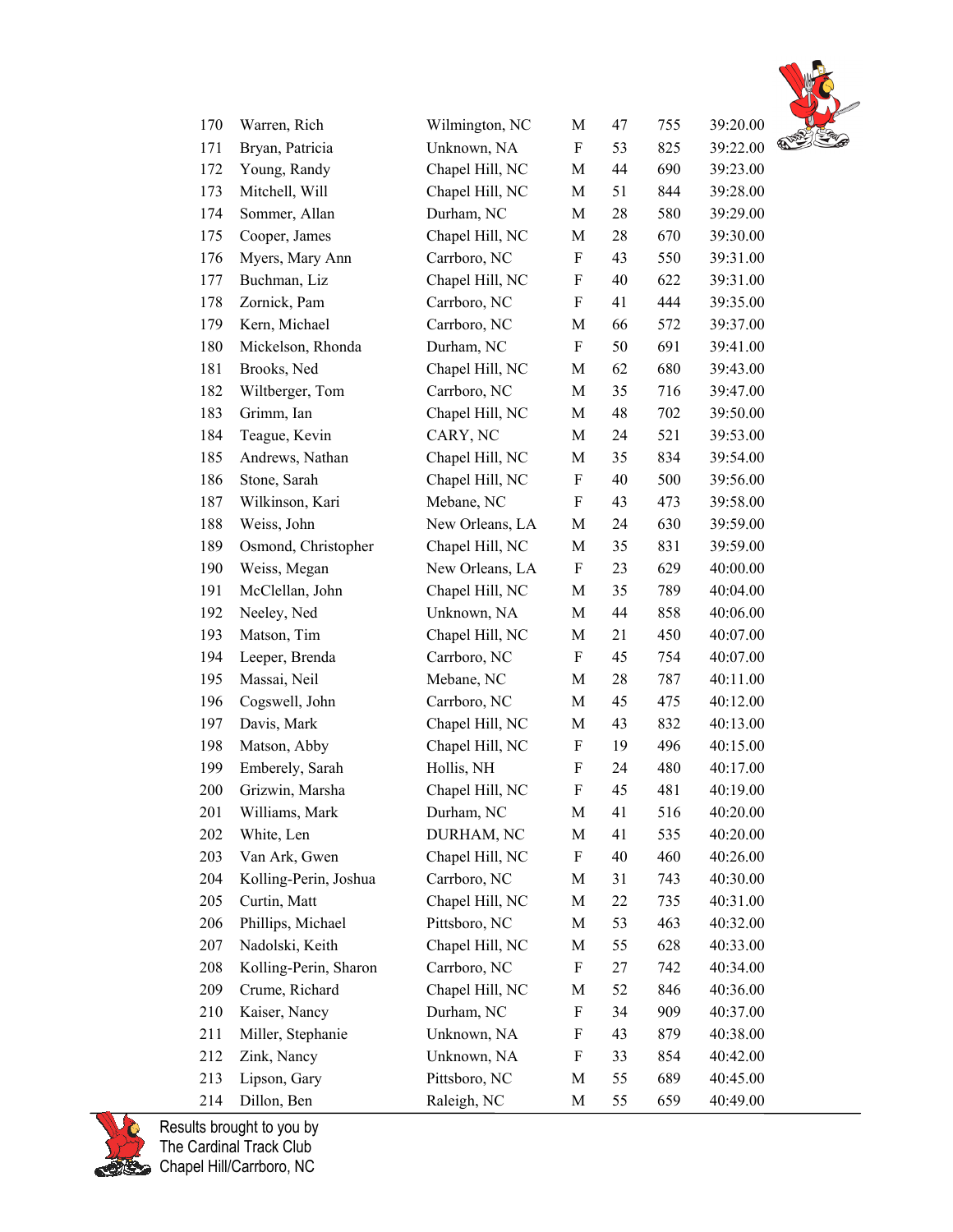

| 215 | Scherck, Tommy     | Chapel Hill, NC  | $\mathbf M$ | 47 | 829 | 40:51.00 |   |
|-----|--------------------|------------------|-------------|----|-----|----------|---|
| 216 | Brice, Jason       | Chapel Hill, NC  | M           | 31 | 761 | 40:52.00 | ଈ |
| 217 | Rhoades, Mark      | Hillsborough, NC | M           | 36 | 835 | 40:52.00 |   |
| 218 | LaVelle, Rob       | Carrboro, NC     | M           | 36 | 699 | 40:53.00 |   |
| 219 | Frangipane, Lisa   | Carrboro, NC     | F           | 34 | 476 | 40:57.00 |   |
| 220 | Hebbe, Megan       | Fairfax Sta., VA | F           | 21 | 792 | 41:02.00 |   |
| 221 | Jimenez, Victor    | Carrboro, NC     | M           | 42 | 651 | 41:06.00 |   |
| 222 | Roll, Amy          | Chapel Hill, NC  | F           | 28 | 826 | 41:10.00 |   |
| 223 | Conder, Mimi       | Chapel Hill, NC  | F           | 43 | 880 | 41:19.00 |   |
| 224 | Leeper, Mike       | Carrboro, NC     | M           | 50 | 753 | 41:22.00 |   |
| 225 | Schlageter, Steve  | Unknown, NA      | M           | 34 | 902 | 41:29.00 |   |
| 226 | Harris, Rich       | Chapel Hill, NC  | M           | 30 | 526 | 41:31.00 |   |
| 227 | Schlageter, Sheila | Unknown, NA      | F           | 35 | 903 | 41:35.00 |   |
| 228 | Palumbo, Steve     | Raleigh, NC      | M           | 43 | 806 | 41:38.00 |   |
| 229 | Tyler, Eileen      | Chapel Hill, NC  | F           | 52 | 821 | 41:39.00 |   |
| 230 | Lucas, Luke        | Chapel Hill, NC  | M           | 57 | 822 | 41:39.00 |   |
| 231 | Bizik, Jeff        | CARY, NC         | M           | 38 | 593 | 41:40.00 |   |
| 232 | Arnold, Matt       | Carrboro, NC     | M           | 36 | 780 | 41:42.00 |   |
| 233 | Massai, Rachel     | Mebane, NC       | F           | 28 | 786 | 41:45.00 |   |
| 234 | Resnick, Michael   | Chapel Hill, NC  | M           | 62 | 833 | 41:46.00 |   |
| 235 | Alexander, John    | Chapel Hill, NC  | M           | 38 | 505 | 41:51.00 |   |
| 236 | Knowles, Sarah     | Chapel Hill, NC  | F           | 31 | 483 | 41:52.00 |   |
| 237 | Shugars, Diane     | Chapel Hill, NC  | F           | 46 | 432 | 41:55.00 |   |
| 238 | Akos, Pat          | Durham, NC       | M           | 33 | 513 | 42:01.00 |   |
| 239 | Healy, Deborah     | Carrboro, NC     | F           | 31 | 538 | 42:02.00 |   |
| 240 | Barker, Paul       | Chapel Hill, NC  | M           | 56 | 452 | 42:04.00 |   |
| 241 | May, Emma          | Chapel Hill, NC  | F           | 16 | 756 | 42:09.00 |   |
| 242 | May, Phil          | Chapel Hill, NC  | M           | 46 | 757 | 42:10.00 |   |
| 243 | Krull, Heather     | Durham, NC       | F           | 26 | 474 | 42:17.00 |   |
| 244 | Langager, Sharon   | Durham, NC       | F           | 32 | 553 | 42:18.00 |   |
| 245 | West, Walter       | Carrboro, NC     | M           | 57 | 853 | 42:18.00 |   |
| 246 | Mvers. Andrew      | Unknown, NA      | М           | 10 | 876 | 42:22.00 |   |
| 247 | Anderson, Sheelagh | Chapel Hill, NC  | F           | 57 | 439 | 42:22.00 |   |
| 248 | Sargent, David     | Pittsboro, NC    | M           | 48 | 874 | 42:23.00 |   |
| 249 | Goodhand, Meg      | Unknown, NA      | F           | 45 | 863 | 42:24.00 |   |
| 250 | Shubert, Tiffany   | Chapel Hill, NC  | F           | 34 | 410 | 42:26.00 |   |
| 251 | Holaday, Chris     | Leesburg, NC     | M           | 38 | 648 | 42:27.00 |   |
| 252 | Anthony, Don       | Durham, NC       | M           | 37 | 440 | 42:29.00 |   |
| 253 | Unruh, Jack        | Cary, NC         | M           | 42 | 685 | 42:30.00 |   |
| 254 | Sharpe, Barbara    | Raleigh, NC      | F           | 52 | 684 | 42:30.00 |   |
| 255 | Scott, Anne        | Chapel Hill, NC  | F           | 27 | 783 | 42:31.00 |   |
| 256 | Williams, Mark     | Chapel Hill, NC  | M           | 49 | 819 | 42:32.00 |   |
| 257 | Scott, Jeff        | Unknown, NA      | M           | 29 | 894 | 42:32.00 |   |
| 258 | Lea, Suzanne       | Unknown, NA      | F           | 42 | 898 | 42:34.00 |   |
| 259 | Elam, David        | Chapel Hill, NC  | M           | 49 | 609 | 42:37.00 |   |

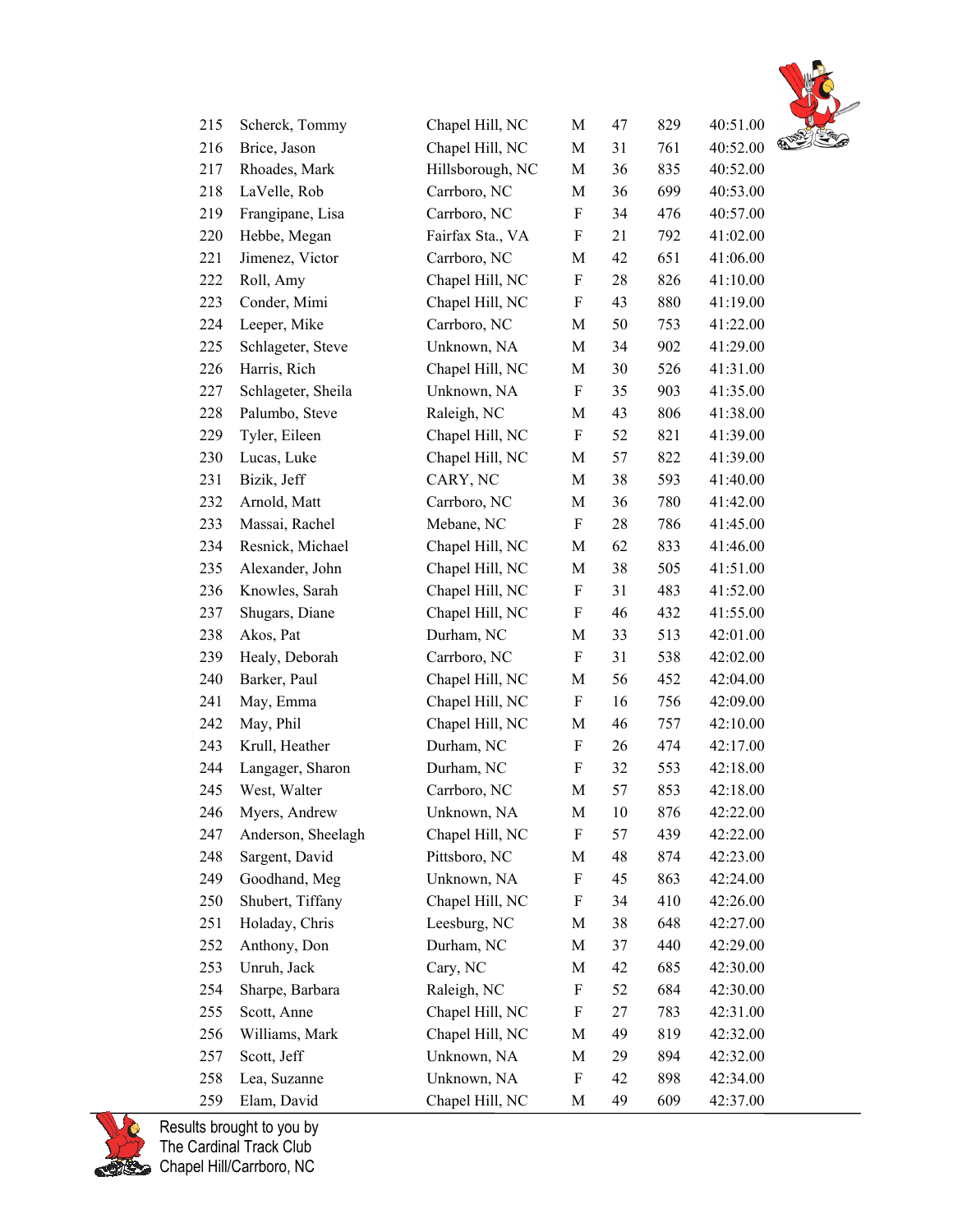

| 260 | Clark-Pearson, Mike   | Providence, RI   | M                         | 22 | 694 | 42:45.00 |               |
|-----|-----------------------|------------------|---------------------------|----|-----|----------|---------------|
| 261 | Clark-Pearson, Mary   | New York, NY     | F                         | 24 | 693 | 42:45.00 | $\mathcal{D}$ |
| 262 | Evon, Donna           | Carrboro, NC     | F                         | 34 | 717 | 42:47.00 |               |
| 263 | Emery, Glenn          | Washington, DC   | M                         | 34 | 796 | 42:48.00 |               |
| 264 | Morgan, Kevin         | Chapel Hill, NC  | M                         | 61 | 425 | 42:50.00 |               |
| 265 | Barbour, Todd         | Chapel Hill, NC  | M                         | 36 | 552 | 42:51.00 |               |
| 266 | Keyserling, Thomas    | Chapel Hill, NC  | M                         | 50 | 912 | 42:54.00 |               |
| 267 | Dierks, Karla         | Chapel Hill, NC  | F                         | 28 | 457 | 42:55.00 |               |
| 268 | Alexander, Karen      | Chapel Hill, NC  | F                         | 39 | 504 | 42:55.00 |               |
| 269 | Clarke-Pearson, Emily | Chapel Hill, NC  | F                         | 26 | 772 | 42:56.00 |               |
| 270 | Hoffman, Damian       | Unknown, NA      | M                         | 49 | 911 | 43:00.00 |               |
| 271 | Cronley, Ginney       | Durham, NC       | F                         | 15 | 638 | 43:03.00 |               |
| 272 | Weeks, Cynthia        | Carrboro, NC     | F                         | 40 | 613 | 43:12.00 |               |
| 273 | Weeks, Kevin          | Carrboro, NC     | M                         | 41 | 614 | 43:17.00 |               |
| 274 | Mathis, Suemmy        | Durham, NC       | $\boldsymbol{\mathrm{F}}$ | 31 | 747 | 43:18.00 |               |
| 275 | Lamm, Elizabeth       | Somerville, MA   | F                         | 21 | 536 | 43:19.00 |               |
| 276 | Kleinhammes, Alfred   | Chapel Hill, NC  | M                         | 53 | 924 | 43:21.00 |               |
| 277 | Furlong, Maureen      | Chapel Hill, NC  | F                         | 33 | 584 | 43:21.00 |               |
| 278 | Brennan, Paula        | Durham, NC       | F                         | 41 | 830 | 43:22.00 |               |
| 279 | Thompson, Charlie     | Chapel Hill, NC  | M                         | 48 | 746 | 43:24.00 |               |
| 280 | Masse, Gary           | Chapel Hill, NC  | M                         | 42 | 424 | 43:25.00 |               |
| 281 | Roenigk, Bing         | Carrboro, NC     | $\boldsymbol{\mathrm{F}}$ | 45 | 618 | 43:26.00 |               |
| 282 | Phillips, Mason       | Pittsboro, NC    | M                         | 18 | 467 | 43:30.00 |               |
| 283 | Brodish, Paul         | Carrboro, NC     | M                         | 41 | 471 | 43:32.00 |               |
| 284 | Batchelor, Ken        | Chapel Hill, NC  | M                         | 51 | 588 | 43:35.00 |               |
| 285 | Daaleman, Ann         | Unknown, NA      | F                         | 46 | 916 | 43:36.00 |               |
| 286 | Bonardi, Karen        | Chapel Hill, NC  | F                         | 42 | 816 | 43:38.00 |               |
| 287 | Mendes, Nicole        | Carrboro, NC     | $\boldsymbol{\mathrm{F}}$ | 38 | 627 | 43:46.00 |               |
| 288 | Hill, Cam             | Chapel Hill, NC  | M                         | 51 | 848 | 43:48.00 |               |
| 289 | Mendes, Bobby         | Carrboro, NC     | M                         | 36 | 626 | 43:48.00 |               |
| 290 | Gregory, Bonnie       | Hillsborough, NC | $\boldsymbol{\mathrm{F}}$ | 54 | 512 | 43:49.00 |               |
| 291 | Dorion, Kristel       | Unknown, NA      | F                         | 34 | 899 | 43:49.00 |               |
| 292 | Ortlund, Holly        | Chapel Hill, NC  | F                         | 30 | 767 | 43:50.00 |               |
| 293 | Anderson, Leigh       | Chapel Hill, NC  | F                         | 45 | 620 | 43:53.00 |               |
| 294 | Bialeschki, Deb       | Durham, NC       | F                         | 53 | 692 | 44:01.00 |               |
| 295 | Phelps, Emily         | Carrboro, NC     | F                         | 14 | 478 | 44:06.00 |               |
| 296 | Hutchinson, April     | Greensboro, NC   | F                         | 40 | 522 | 44:09.00 |               |
| 297 | Gilland, Paula        | Chapel Hill, NC  | F                         | 40 | 838 | 44:12.00 |               |
| 298 | Ludlow, John          | Chapel Hill, NC  | M                         | 52 | 502 | 44:17.00 |               |
| 299 | Seawell, Scottie      | Carrboro, NC     | F                         | 40 | 653 | 44:20.00 |               |
| 300 | Boyle, Phillip        | Carrboro, NC     | M                         | 51 | 654 | 44:23.00 |               |
| 301 | Curtin, Alison        | Chapel Hill, NC  | F                         | 20 | 734 | 44:25.00 |               |
| 302 | Shaffer, Margy        | Chapel Hill, NC  | F                         | 17 | 663 | 44:28.00 |               |
| 303 | Shaffer, Don          | Chapel Hill, NC  | M                         | 48 | 662 | 44:29.00 |               |
| 304 | Varblow, Linda        | Chapel Hill, NC  | F                         | 49 | 470 | 44:29.00 |               |

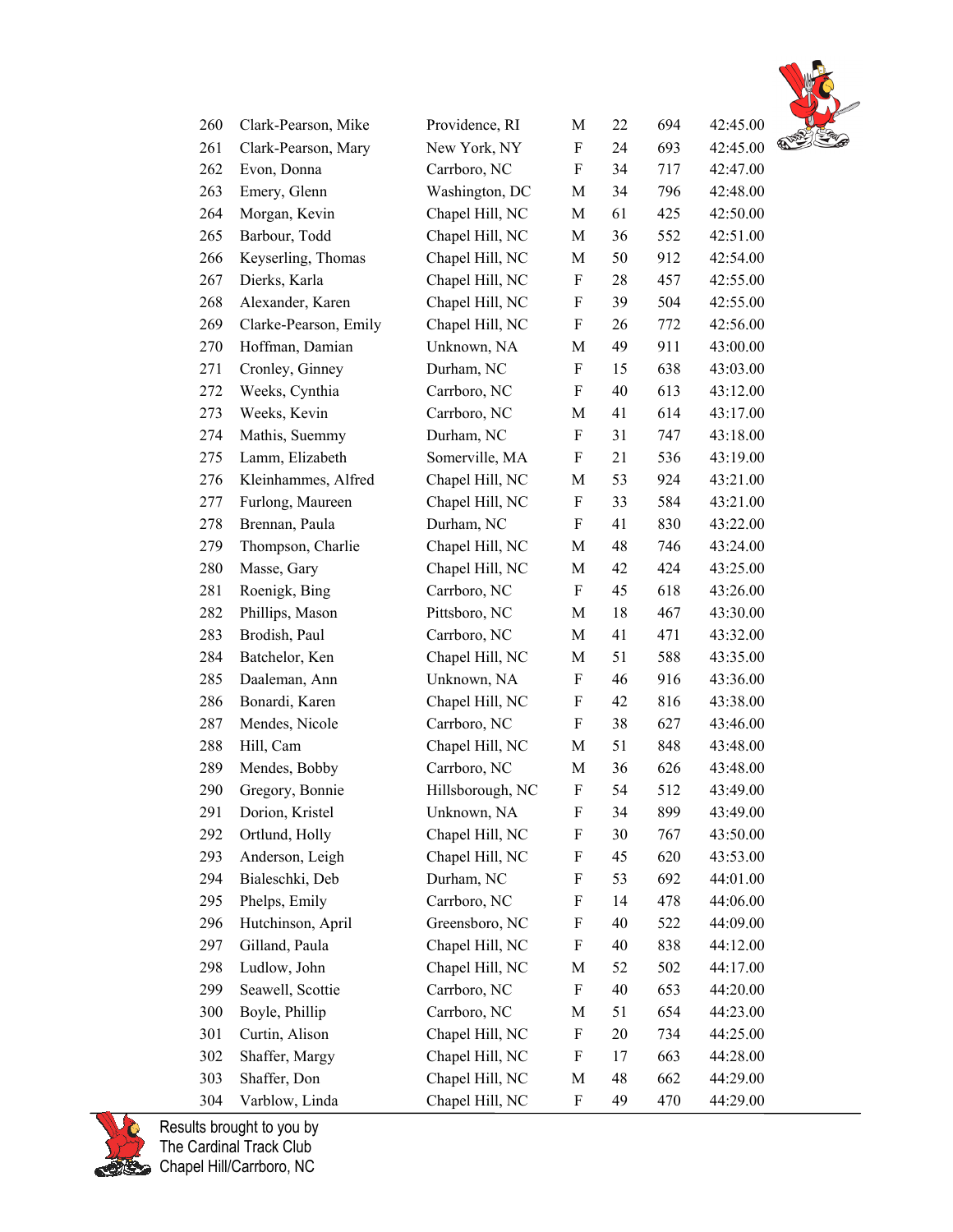

| 305 | Monroe, Nicholas      | Unknown, NA      | M           | 22 | 920 | 44:32.00 |   |
|-----|-----------------------|------------------|-------------|----|-----|----------|---|
| 306 | Johnson, Mary         | Chapel Hill, NC  | F           | 32 | 567 | 44:32.00 | € |
| 307 | Horton, Julie         | Chapel Hill, NC  | F           | 48 | 488 | 44:33.00 |   |
| 308 | Johnson, Don          | Chapel Hill, NC  | M           | 36 | 828 | 44:33.00 |   |
| 309 | Darrow, Tim           | Carrboro, NC     | $\mathbf M$ | 59 | 764 | 44:41.00 |   |
| 310 | Junker, Ellen         | Carrboro, NC     | F           | 45 | 447 | 44:43.00 |   |
| 311 | Jekubovitch, Nan      | Siler City, NC   | F           | 48 | 531 | 44:44.00 |   |
| 312 | Leeper, Allison       | Carrboro, NC     | F           | 18 | 751 | 44:46.00 |   |
| 313 | Marinos, Maria        | Arlington, VA    | F           | 26 | 575 | 44:48.00 |   |
| 314 | Herman, Allison       | Unknown, NA      | F           | 20 | 901 | 44:49.00 |   |
| 315 | Christian, Phil       | Cumming, GA      | М           | 40 | 873 | 44:49.00 |   |
| 316 | Crume, Hanna          | DURHAM, NC       | F           | 20 | 847 | 44:50.00 |   |
| 317 | Larson, John          | Chapel Hill, NC  | M           | 58 | 414 | 44:51.00 |   |
| 318 | Holaday, Sue          | Leesburg, NC     | F           | 36 | 649 | 44:53.00 |   |
| 319 | Frazier, Michael      | Durham, NC       | M           | 48 | 554 | 44:55.00 |   |
| 320 | Missler, Micheal      | Mebane, NC       | M           | 25 | 727 | 44:56.00 |   |
| 321 | Burns, Kimberlie      | Carrboro, NC     | F           | 43 | 479 | 44:57.00 |   |
| 322 | Berkowitz, Cara       | Unknown, NA      | F           | 21 | 913 | 44:58.00 |   |
| 323 | Bericount, Lee        | Chapel Hill, NC  | М           | 53 | 741 | 45:04.00 |   |
| 324 | Davies-Ludlow, Rachel | Chapel Hill, NC  | F           | 17 | 506 | 45:05.00 |   |
| 325 | Gunn, Lisa            | Chapel Hill, NC  | F           | 29 | 581 | 45:09.00 |   |
| 326 | Lamm, Julia           | New York, NY     | F           | 23 | 520 | 45:17.00 |   |
| 327 | Shaffer, Susan        | Chapel Hill, NC  | F           | 45 | 661 | 45:24.00 |   |
| 328 | Szymanski, Cyndi      | Takoma Park, MD  | F           | 32 | 528 | 45:26.00 |   |
| 329 | McGill, Christa       | Durham, NC       | F           | 41 | 578 | 45:27.00 |   |
| 330 | Noble, Ginny          | Durham, NC       | F           | 41 | 577 | 45:28.00 |   |
| 331 | Gunn, Alison          | Unknown, NA      | F           | 36 | 933 | 45:29.00 |   |
| 332 | Wiss, Charlie         | Carrboro, NC     | M           | 46 | 543 | 45:39.00 |   |
| 333 | Bartolotta, Betty     | Dover, NH        | F           | 56 | 405 | 45:43.00 |   |
| 334 | Eldred, Tracy         | Carrboro, NC     | F           | 34 | 404 | 45:50.00 |   |
| 335 | Litton, Maggie        | Pittsboro, NC    | F           | 34 | 704 | 45:52.00 |   |
| 336 | Roggenbuck, Sharon    | Hillsborough, NC | F           | 66 | 671 | 46:00.00 |   |
| 337 | Meyer, Eric           | Durham, NC       | M           | 33 | 518 | 46:10.00 |   |
| 338 | O'Brien, Sarah        | Ann Arbor, MI    | F           | 21 | 587 | 46:11.00 |   |
| 339 | Davies-Ludlow, Laura  | Chapel Hill, NC  | F           | 22 | 497 | 46:20.00 |   |
| 340 | Robertson, Jason      | Takoma Park, MD  | M           | 33 | 529 | 46:21.00 |   |
| 341 | Krueger, Kirsten      | Carrboro, NC     | F           | 36 | 698 | 46:22.00 |   |
| 342 | Mraz, Maggie          | Chapel Hill, NC  | F           | 38 | 782 | 46:27.00 |   |
| 343 | Stein, Eli            | DURHAM, NC       | M           | 15 | 674 | 46:27.00 |   |
| 344 | Vossler, Matthew D.   | Darien, CT       | M           | 8  | 811 | 46:29.00 |   |
| 345 | Cannon, Molly         | Carrboro, NC     | F           | 35 | 542 | 46:32.00 |   |
| 346 | Vossler, Matt J.      | Darien, CT       | M           | 42 | 812 | 46:33.00 |   |
| 347 | Porter, Greg          | Carrboro, NC     | M           | 42 | 802 | 46:34.00 |   |
| 348 | Hogan, Brian          | Carrboro, NC     | M           | 30 | 807 | 46:35.00 |   |
| 349 | Curtin, Michael       | Chapel Hill, NC  | М           | 53 | 736 | 46:36.00 |   |

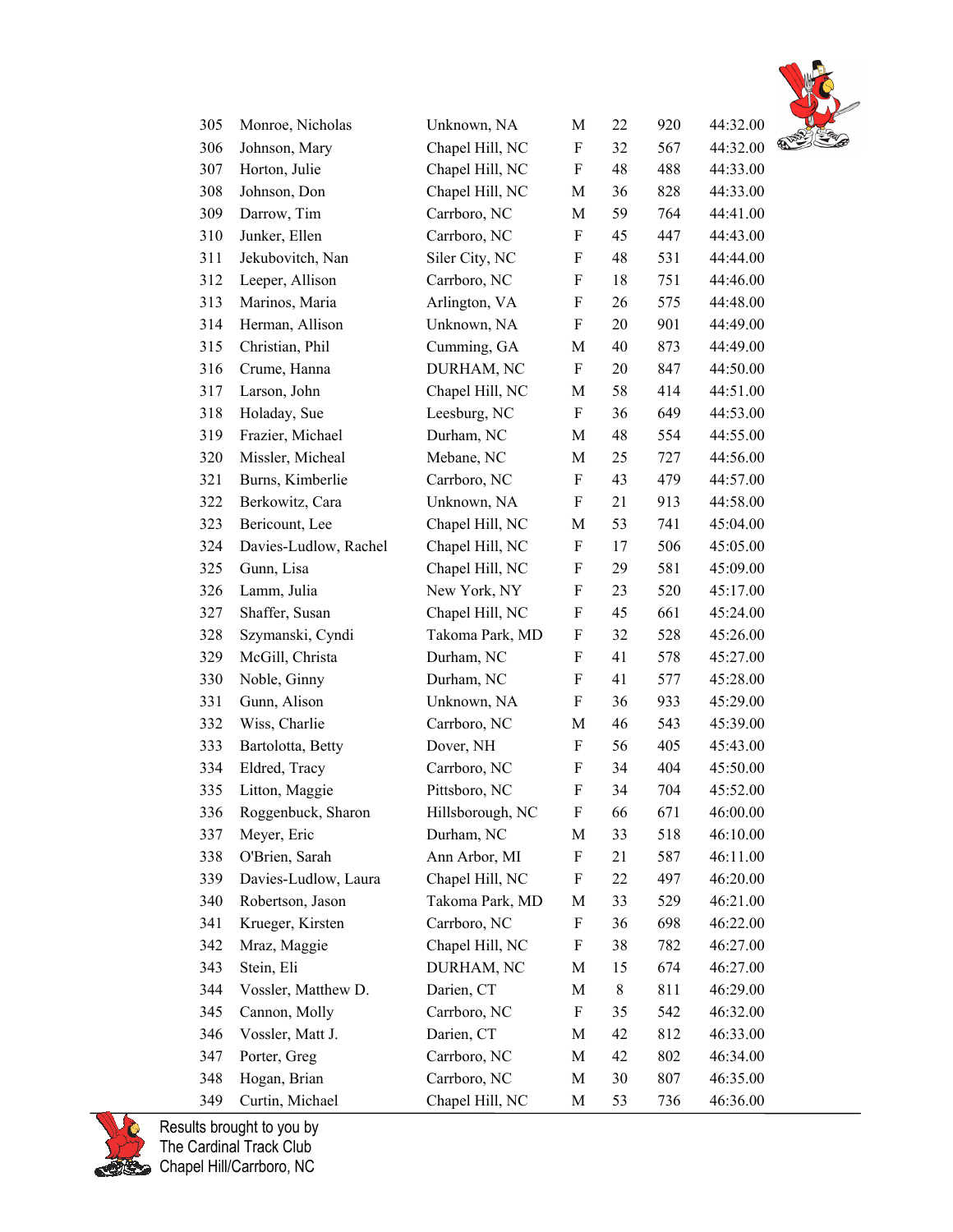

| 350 | Tan, Rebecca        | Chapel Hill, NC  | F                         | 39 | 544 | 46:38.00 |               |
|-----|---------------------|------------------|---------------------------|----|-----|----------|---------------|
| 351 | Cunningham, Iain    | Hillsborough, NC | M                         | 14 | 778 | 46:42.00 | $\mathcal{D}$ |
| 352 | Slonecker, Laurie   | Eugene, OR       | F                         | 21 | 739 | 46:42.00 |               |
| 353 | Wojnovich, Scott    | Chapel Hill, NC  | M                         | 35 | 595 | 46:48.00 |               |
| 354 | Wojnovich, Lisa     | Chapel Hill, NC  | F                         | 36 | 596 | 46:50.00 |               |
| 355 | Corzine, Gillian    | Pittsboro, NC    | F                         | 37 | 403 | 46:51.00 |               |
| 356 | Cunningham, Jayne   | New York, NY     | F                         | 48 | 549 | 47:02.00 |               |
| 357 | Moffett, Jullian    | Unknown, NA      | F                         | 35 | 925 | 47:02.00 |               |
| 358 | Jones, Beth         | Chicago, IL      | F                         | 30 | 490 | 47:07.00 |               |
| 359 | Morris, Donna       | DURHAM, NC       | F                         | 52 | 711 | 47:11.00 |               |
| 360 | Reid, Mary          | Carrboro, NC     | F                         | 55 | 688 | 47:15.00 |               |
| 361 | Anderson, John      | Chapel Hill, NC  | M                         | 44 | 621 | 47:19.00 |               |
| 362 | Guy, Cid            | Unknown, NA      | F                         | 40 | 883 | 47:21.00 |               |
| 363 | Jimenez, Adrienne   | Carrboro, NC     | F                         | 41 | 656 | 47:23.00 |               |
| 364 | Kremer, DuAnn       | Unknown, NA      | F                         | 39 | 886 | 47:23.00 |               |
| 365 | Newmark, Laura      | Charlotte, NC    | F                         | 33 | 491 | 47:24.00 |               |
| 366 | Levy, Carolyn       | Chapel Hill, NC  | F                         | 50 | 458 | 47:25.00 |               |
| 367 | Jones, Brad         | Chicago, IL      | M                         | 33 | 489 | 47:26.00 |               |
| 368 | Masse, Danny        | Chapel Hill, NC  | M                         | 13 | 465 | 47:26.00 |               |
| 369 | Lynch, Denise       | Unknown, NA      | F                         | 39 | 890 | 47:28.00 |               |
| 370 | Goodwin, George     | Trevett, ME      | M                         | 65 | 547 | 47:32.00 |               |
| 371 | Crandall, Richard   | Chapel Hill, NC  | M                         | 55 | 776 | 47:40.00 |               |
| 372 | Lavine, Noah        | DURHAM, NC       | M                         | 16 | 675 | 47:43.00 |               |
| 373 | Rinehard, Diane     | Chapel Hill, NC  | F                         | 49 | 415 | 47:44.00 |               |
| 374 | Madier, Donna       | Chapel Hill, NC  | $\rm F$                   | 40 | 773 | 47:48.00 |               |
| 375 | Daalema, Tim        | Unknown, NA      | M                         | 44 | 918 | 47:58.00 |               |
| 376 | Caraher, David      | Chapel Hill, NC  | M                         | 43 | 407 | 48:01.00 |               |
| 377 | Wiltberger, Leonard | Rochester, NY    | M                         | 61 | 715 | 48:01.00 |               |
| 378 | Beck, Kristen       | Carrboro, NC     | F                         | 34 | 687 | 48:03.00 |               |
| 379 | Beck, Richard       | Carrboro, NC     | M                         | 33 | 686 | 48:05.00 |               |
| 380 | Bausch, Martha      | DURHAM, NC       | $\boldsymbol{\mathrm{F}}$ | 31 | 623 | 48:06.00 |               |
| 381 | Yowell, Sally       | Chapel Hill, NC  | F                         | 35 | 551 | 48:07.00 |               |
| 382 | Lunney, Anne        | Unknown, NA      | F                         | 42 | 910 | 48:08.00 |               |
| 383 | Masse, Peggy        | Chapel Hill, NC  | F                         | 41 | 466 | 48:09.00 |               |
| 384 | Lackey, Tamara      | Unknown, NA      | F                         | 33 | 932 | 48:14.00 |               |
| 385 | Summerfeld, Pete    | Portland, OR     | M                         | 54 | 837 | 48:15.00 |               |
| 386 | Pontaoe, Eileen     | Chapel Hill, NC  | F                         | 35 | 586 | 48:21.00 |               |
| 387 | Welsh, Michael      | DURHAM, NC       | M                         | 50 | 731 | 48:33.00 |               |
| 388 | Rogers, Dwight      | Carrboro, NC     | M                         | 56 | 709 | 48:35.00 |               |
| 389 | Perry, Susan        | Durham, NC       | $\mathbf f$               | 41 | 456 | 48:36.00 |               |
| 390 | Wolf, Susan         | Carrboro, NC     | F                         | 35 | 472 | 48:36.00 |               |
| 391 | Fagan, Noreen       | Carrboro, NC     | F                         | 41 | 592 | 48:38.00 |               |
| 392 | Caraher, Kristen    | Chapel Hill, NC  | F                         | 40 | 406 | 48:39.00 |               |
| 393 | Bell, Gerald        | Chapel Hill, NC  | M                         | 67 | 650 | 48:41.00 |               |
| 394 | Brogren, Michael    | Unknown, NA      | M                         | 38 | 857 | 48:46.00 |               |

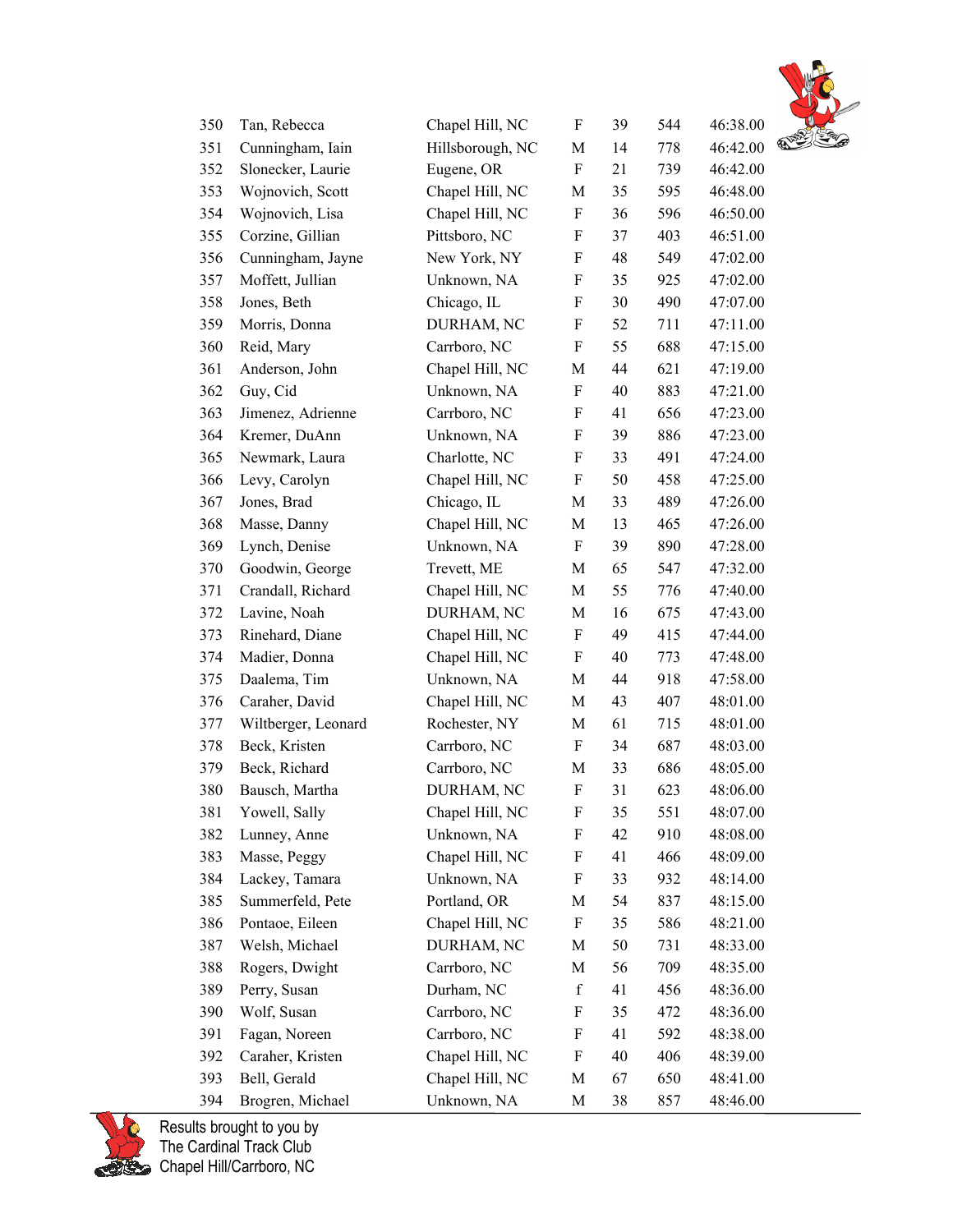

| 395 | Bizik, Elizabeth        | CARY, NC        | F                         | 37        | 594 | 48:47.00                  |
|-----|-------------------------|-----------------|---------------------------|-----------|-----|---------------------------|
| 396 | Hall, Roxanne           | Carrboro, NC    | $\boldsymbol{\mathrm{F}}$ | 27        | 655 | $\mathscr{D}$<br>49:00.00 |
| 397 | Grob-Fitzgibbon, Amanda | Durham, NC      | F                         | 28        | 607 | 49:14.00                  |
| 398 | Sobsey, Leah            | Carrboro, NC    | $\boldsymbol{\mathrm{F}}$ | 30        | 633 | 49:14.00                  |
| 399 | Yonish, Bryan           | Durham, NC      | M                         | 29        | 591 | 49:15.00                  |
| 400 | Adams, Jennifer         | Durham, NC      | F                         | 40        | 632 | 49:21.00                  |
| 401 | Randolph, Charlotte     | Chapel Hill, NC | F                         | 12        | 434 | 49:25.00                  |
| 402 | Todd, Shannon           | Cary, NC        | F                         | 11        | 657 | 49:26.00                  |
| 403 | Randolph, Greg          | Chapel Hill, NC | M                         | 42        | 433 | 49:26.00                  |
| 404 | Rigsbee, Carol          | Unknown, NA     | $\boldsymbol{\mathrm{F}}$ | 45        | 872 | 49:28.00                  |
| 405 | Limerick, Chris         | Chapel Hill, NC | M                         | 34        | 494 | 49:30.00                  |
| 406 | Massey, Cade            | DURHAM, NC      | M                         | 37        | 664 | 49:33.00                  |
| 407 | Dwornik, Kate           | Durham, NC      | $\boldsymbol{\mathrm{F}}$ | 33        | 644 | 49:35.00                  |
| 408 | Mullins, Brett          | Unknown, NA     | M                         | 38        | 900 | 49:35.00                  |
| 409 | Gervais, Simon          | Durham, NC      | M                         | 36        | 643 | 49:38.00                  |
| 410 | Stephenson, Mike        | Unknown, NA     | M                         | 12        | 930 | 49:39.00                  |
| 411 | Jackson, Leslie         | Unknown, NA     | $\boldsymbol{\mathrm{F}}$ | 40        | 864 | 49:41.00                  |
| 412 | Steiner, Lucy           | Chapel Hill, NC | $\boldsymbol{\mathrm{F}}$ | 38        | 788 | 49:42.00                  |
| 413 | McClellan, Guy          | Chapel Hill, NC | M                         | 63        | 790 | 49:44.00                  |
| 414 | Lohr, Brice             | Chapel Hill, NC | $\boldsymbol{\mathrm{F}}$ | 23        | 810 | 49:44.00                  |
| 415 | Johnson, Ron            | Durham, NC      | M                         | 47        | 525 | 49:45.00                  |
| 416 | Brody, Erica            | Durham, NC      | F                         | 31        | 517 | 49:46.00                  |
| 417 | McGuffin, Nancy         | Chapel Hill, NC | F                         | 43        | 438 | 49:49.00                  |
| 418 | Mars, Sharon            | Chapel Hill, NC | F                         | 37        | 893 | 49:58.00                  |
| 419 | Yonish, Gretchen        | Durham, NC      | F                         | 28        | 590 | 50:05.00                  |
| 420 | Morris, Julie           | Carrboro, NC    | F                         | 47        | 615 | 50:11.00                  |
| 421 | Nordwall, Jane          | Chapel Hill, NC | F                         | 45        | 427 | 50:25.00                  |
| 422 | Whitmore, Sarah         | Chapel Hill, NC | F                         | 58        | 461 | 50:25.00                  |
| 423 | Pullen, Karen           | Pittsboro, NC   | F                         | 60        | 545 | 50:26.00                  |
| 424 | Barnett, Christine      | Carrboro, NC    | $\boldsymbol{\mathrm{F}}$ | 45        | 801 | 50:34.00                  |
| 425 | Maresh, Nora            | Washington, DC  | F                         | 23        | 665 | 50:34.00                  |
| 426 | Kerns, Martha           | Durham, NC      | F                         | 43        | 418 | 50:37.00                  |
| 427 | Young, Kelly            | Chapel Hill, NC | F                         | 41        | 486 | 50:42.00                  |
| 428 | Sinatra, Christina      | Chapel Hill, NC | F                         | 42        | 770 | 50:47.00                  |
| 429 | Keaveney, Eileen        | Durham, NC      | F                         | 38        | 612 | 50:54.00                  |
| 430 | Guiles, Beth            | Carrboro, NC    | F                         | 44        | 616 | 51:11.00                  |
| 431 | Trimmer, Julia          | Chapel Hill, NC | F                         | 43        | 487 | 51:17.00                  |
| 432 | Lewis, Sundae           | Unknown, NA     | F                         | 37        | 856 | 51:18.00                  |
| 433 | Missler, Gregory        | Mebane, NC      | M                         | 23        | 723 | 51:34.00                  |
| 434 | Nevils, Ryan            | Sudbury, MA     | M                         | 7         | 706 | 51:47.00                  |
| 435 | Nevils, Jacqui          | Sudbury, MA     | F                         | 34        | 708 | 51:56.00                  |
| 436 | Todd, Kate              | Alexandria, VA  | F                         | $\,$ $\,$ | 636 | 51:57.00                  |
| 437 | Todd, Sean              | Alexandria, VA  | M                         | 37        | 634 | 51:59.00                  |
| 438 | Myers, Scott            | Unknown, NA     | M                         | 43        | 875 | 52:00.00                  |

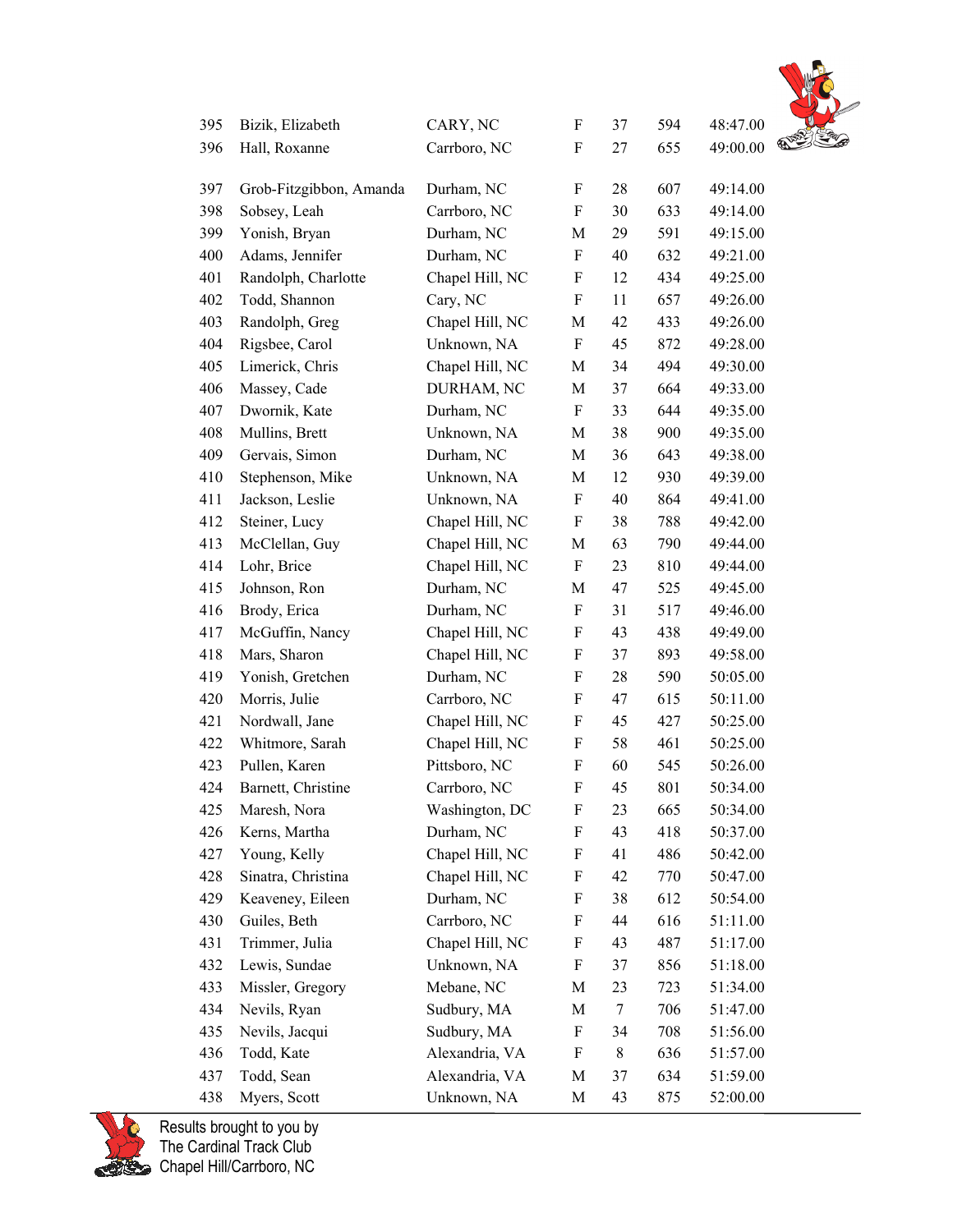

| 439 | Powell, Jaime       | Chapel Hill, NC                | F                         | 27 | 631 | 52:01.00 |   |
|-----|---------------------|--------------------------------|---------------------------|----|-----|----------|---|
| 440 | Nouri, Mehdi        | RALEIGH, NC                    | M                         | 35 | 503 | 52:01.00 | € |
| 441 | McKown, Mary        | Chapel Hill, NC                | F                         | 63 | 449 | 52:02.00 |   |
| 442 | Mouw, Sheri         | Chapel Hill, NC                | $\boldsymbol{\mathrm{F}}$ | 36 | 451 | 52:21.00 |   |
| 443 | Giduz, Hannah       | Unknown, NA                    | F                         | 20 | 927 | 52:22.00 |   |
| 444 | Grinnan, Marybeth   | Chapel Hill, NC                | F                         | 36 | 799 | 52:31.00 |   |
| 445 | McDonald, Jean      | Chapel Hill, NC                | F                         | 43 | 765 | 52:32.00 |   |
| 446 | Irwin, Laura        | Unknown, NA                    | F                         | 31 | 929 | 52:33.00 |   |
| 447 | Dey, Kinsley        | Raleigh, NC                    | $\mathbf M$               | 47 | 815 | 52:41.00 |   |
| 448 | Newport, Martha     | Chapel Hill, NC                | F                         | 27 | 775 | 52:45.00 |   |
| 449 | Jacquot, Lara       | Chapel Hill, NC                | F                         | 31 | 774 | 53:05.00 |   |
| 450 | Goss, Karen         | Chapel Hill, NC                | F                         | 40 | 603 | 53:06.00 |   |
| 451 | Caraher, Philip     | Chapel Hill, NC                | M                         | 35 | 408 | 53:07.00 |   |
| 452 | Hargrove, Susan     | Raleigh, NC                    | F                         | 48 | 423 | 53:16.00 |   |
| 453 | Haggerty, Jack      | Chapel Hill, NC                | M                         | 59 | 530 | 53:23.00 |   |
| 454 | Flores, Tanya       | Unknown, NA                    | F                         | 30 | 862 | 53:24.00 |   |
| 455 | Nutley, Tara        | Chapel Hill, NC                | $\boldsymbol{\mathrm{F}}$ | 37 | 493 | 53:24.00 |   |
| 456 | Rothney, Erin       | Carrboro, NC                   | F                         | 24 | 798 | 53:59.00 |   |
| 457 | Tuskey, Pamela      | Chapel Hill, NC                | F                         | 30 | 576 | 54:07.00 |   |
| 458 | Tuskey, Mark        | Chapel Hill, NC                | M                         | 51 | 499 | 54:07.00 |   |
| 459 | Bashista, Adrienne  | Pittsboro, NC                  | F                         | 35 | 546 | 54:32.00 |   |
| 460 | Cummins, Julie      | Pittsboro, NC                  | F                         | 24 | 676 | 54:32.00 |   |
| 461 | Knowles, Don        | Chapel Hill, NC                | M                         | 57 | 482 | 54:52.00 |   |
| 462 | DeYoung, Stephanie  | Durham, NC                     | F                         | 27 | 803 | 55:15.00 |   |
| 463 | Garland, Janet      | Durham, NC                     | F                         | 26 | 804 | 55:16.00 |   |
| 464 | Haase, Julian       | Chapel Hill, NC                | M                         | 23 | 563 | 55:18.00 |   |
| 465 | Williams, Myatt     | Chapel Hill, NC                | M                         | 35 | 570 | 55:20.00 |   |
| 466 | Flynn, Tim          | Unknown, NA                    | M                         | 45 | 905 | 55:24.00 |   |
| 467 | Flynn, Tegan        | Unknown, NA                    | F                         | 12 | 906 | 55:24.00 |   |
| 468 | Stephens, Katie     | Unknown, NA                    | F                         | 29 | 887 | 55:30.00 |   |
| 469 | Rogers, Jeannie     | Chapel Hill, NC<br>BURLINGTON, | F                         | 45 | 682 | 55:39.00 |   |
| 470 | Stainback, Sheryl   | NC                             | F                         | 23 | 849 | 56:39.00 |   |
| 471 | Holsti, Ole         | Chapel Hill, NC                | M                         | 71 | 602 | 56:50.00 |   |
| 472 | Wooldridge, Becca   | Unknown, NA                    | F                         | 45 | 869 | 57:34.00 |   |
| 473 | Aycock, Heidi       | Chapel Hill, NC                | F                         | 44 | 437 | 57:34.00 |   |
| 474 | Granda, Kaitlyn     | Chapel Hill, NC                | F                         | 41 | 827 | 58:04.00 |   |
| 475 | Hargrove, William   | Raleigh, NC                    | M                         | 51 | 422 | 58:18.00 |   |
| 476 | Vossler, Patricia   | Darien, CT                     | F                         | 11 | 814 | 58:19.00 |   |
| 477 | Vossler, Pam        | Darien, CT                     | F                         | 45 | 813 | 58:20.00 |   |
| 478 | Mainil, Maureen     | Raleigh, NC                    | F                         | 64 | 556 | 58:21.00 |   |
| 479 | Cunningham, Jessye  | Hillsborough, NC               | F                         | 13 | 779 | 58:36.00 |   |
| 480 | Cunningham, Maureen | Hillsborough, NC               | F                         | 41 | 777 | 58:38.00 |   |
| 481 | Malley, Jill        | Chapel Hill, NC                | F                         | 50 | 453 | 58:45.00 |   |
| 482 | Lew, Alexander      | DURHAM, NC                     | M                         | 12 | 678 | 58:55.00 |   |
|     |                     |                                |                           |    |     |          |   |